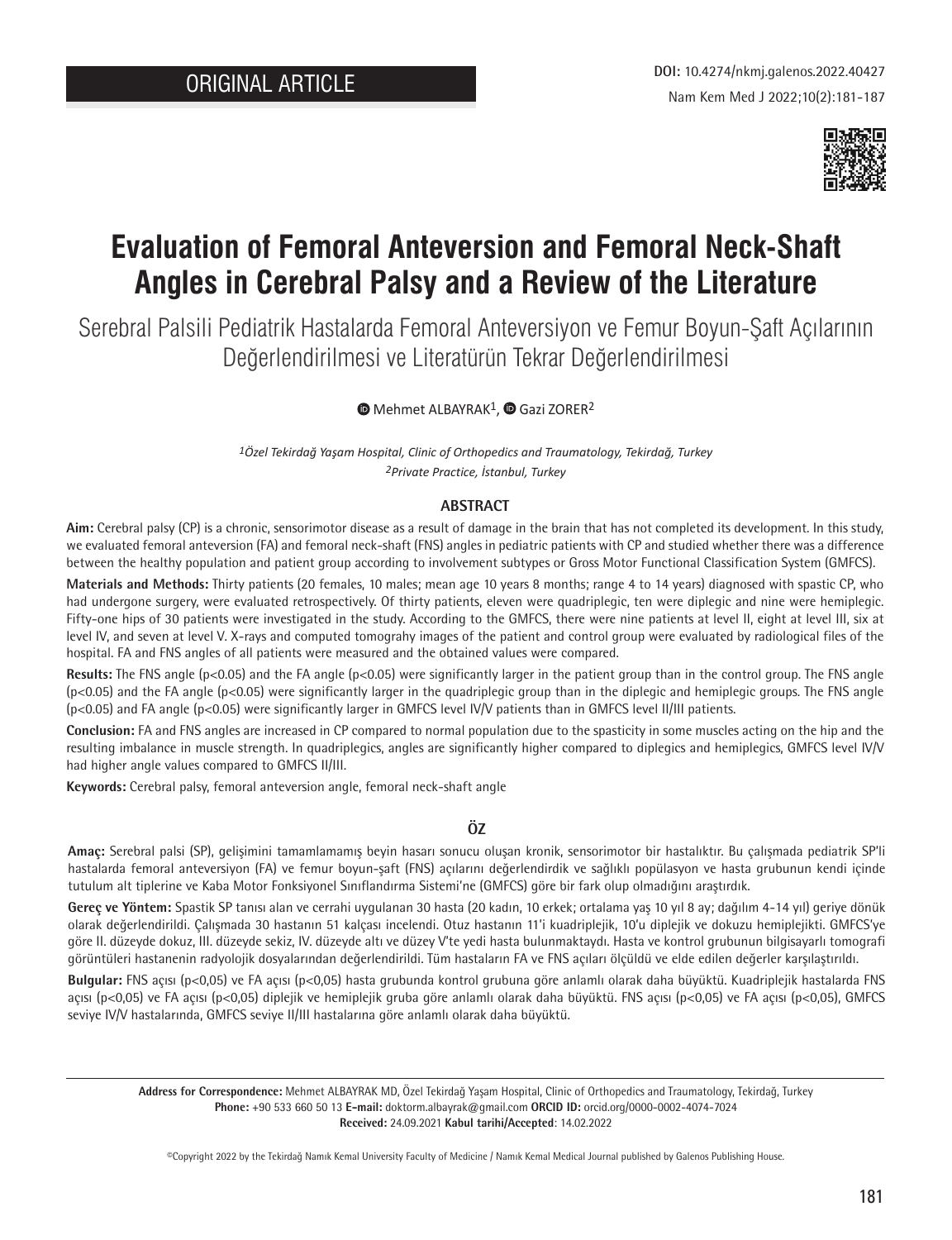**Sonuç:** Kalçaya etki eden bazı kaslarda spastisite ve buna bağlı olarak kas gücünde dengesizlik nedeniyle SP'de normal popülasyona göre FA ve FNS açıları artar. Kuadriplejiklerde açılar diplejiklere ve hemiplejiklere göre belirgin olarak daha yüksektir, GMFCS seviye IV/V, GMFCS II/III'e göre daha yüksek açı değerlerine sahiptir.

**Anahtar Kelimeler:** Serebral palsi, femoral anteversiyon açısı, femur boyun-şaft açısı

# **INTRODUCTION**

Cerebral palsy (CP) is proposed as a group of permanent disorders of the development of movement and posture, causing activity limitation, whereas the disturbances in fetal or infant brain are non-progressive. In CP, the spinal cord and muscles are structurally and biochemically normal so called all of the pathology is attributed to brain. The abnormality of the brain results in motor impairment<sup>1</sup>.

The prevalence of CP is 2 in 1000 live births and the most common type of involvement is spastic diplegia constituting 80% of the patients<sup>2</sup>. The lesion in the brain creates problems in muscle tone and coordination. Over time, secondary disorders in the form of joint contractures develop due to unbalanced distribution of muscle strength in the musculoskeletal system $1-3$ .

Spasticity, which is an increase in the physiological tension of the muscle to passive movements, is caused by lesions in the cerebral cortex. Although the lesion in the brain does not show progression, adaptive changes secondary to spasticity occur over time in the musculoskeletal system<sup>4</sup>.

Although muscle spasticity and contractures need physical therapy or surgical treatments like tendon lenghtenings and contracture releases for treatment, femoral anteversion (FA) and femur neck-shaft angle (FNS) increment of which are commonly seen in CP patients, leading to joint luxations or gait imbalance need purely surgical corrections for treatment<sup>1,5</sup>. Being aware of these angular changes, which can be detected by various measurement methods and corrected surgically, is extremely important in terms of the course of disease and determining the degree of planned surgical corrections to prevent hip instability and as well as hip joint luxation<sup>4</sup>.

The Gross Motor Functional Classification System (GMFCS) is the most reliable classification system of CP patients according to capacity of mobility and independent movement and have been described for various bands<sup>6</sup>.

The aim of this retrospective study is to evaluate FA and FNS angles of CP patients by comparing a healthy control group and also comparing the same angles within the patient group according to GMFCS levels.

## **MATERIALS AND METHODS**

Files of sixty patients (32 females, 28 males; mean age 11 years 2 months; range 4 to 22 years) with a diagnosis of spastic CP who had already been operated for surgical correction of FA and FNS angles between February 2000 and July 2004 were retrospectively evaluated after the approval of the Tekirdağ Namık Kemal University of Ethics Committee (protocol number: 2021.115.04.10, date: 27.04.2021).

In order to make the evaluation as objective as possible, patients who had no visual and cooperative problems, no significant mental retardation, and no extrapyramidal system involvement were chosen. Furthermore, patients using medications affecting motor functions (e.g. baclofen, botulinum toxin, and benzodiazepine) were not included in the study. At the end, thirty patients (20 females, 10 males; mean age 10 years 8 months; range 4 to 14 years), who met the criteria and had both X-rays and computed tomography (CT) images that had already been taken as a matter of fact before their surgeries to plan the correction amount, were included in the study. A control group was formed with 30 age-matched patients (18 females, 12 males; mean age 10 years 3 months; range 4 to 16 years) having no history of CP and being admitted to the emergency department of the hospital because of polytrauma and having undergone AP pelvic X-ray and whole body CT during evaluation. Their pelvic X-rays and CT views were investigated through radiological files of the hospital.

According to involvement subtypes, eleven were quadriplegic, ten were diplegic and nine were hemiplegic. While both hips of diplegic and quadriplegic patients were included in the study, only the involved hips of the hemiplegic patients were added. As a sum, 51 hips of 30 patients were investigated in the study.

According to the GMFCS, there were nine patients at level II, eight at level III, six atlevel IV, and seven at level V.

Twenty two of the patients in the study group were born before 36<sup>th</sup> gestational week, 4 had prenatal complications, and the other 4 patients had complications in 3 months and further after birth. So called prematurity was the most seen etiologic factor in the patient group.

On the AP pelvic X-rays, a straight line was drawn from the midline of the femoral neck by accepting the midline according to two reference points. The femoral anatomical axis was also drawn and the angle at the medial side of the two lines was measured with a goniometer, providing the FNS angle  $(Figure 1)<sup>7</sup>$ .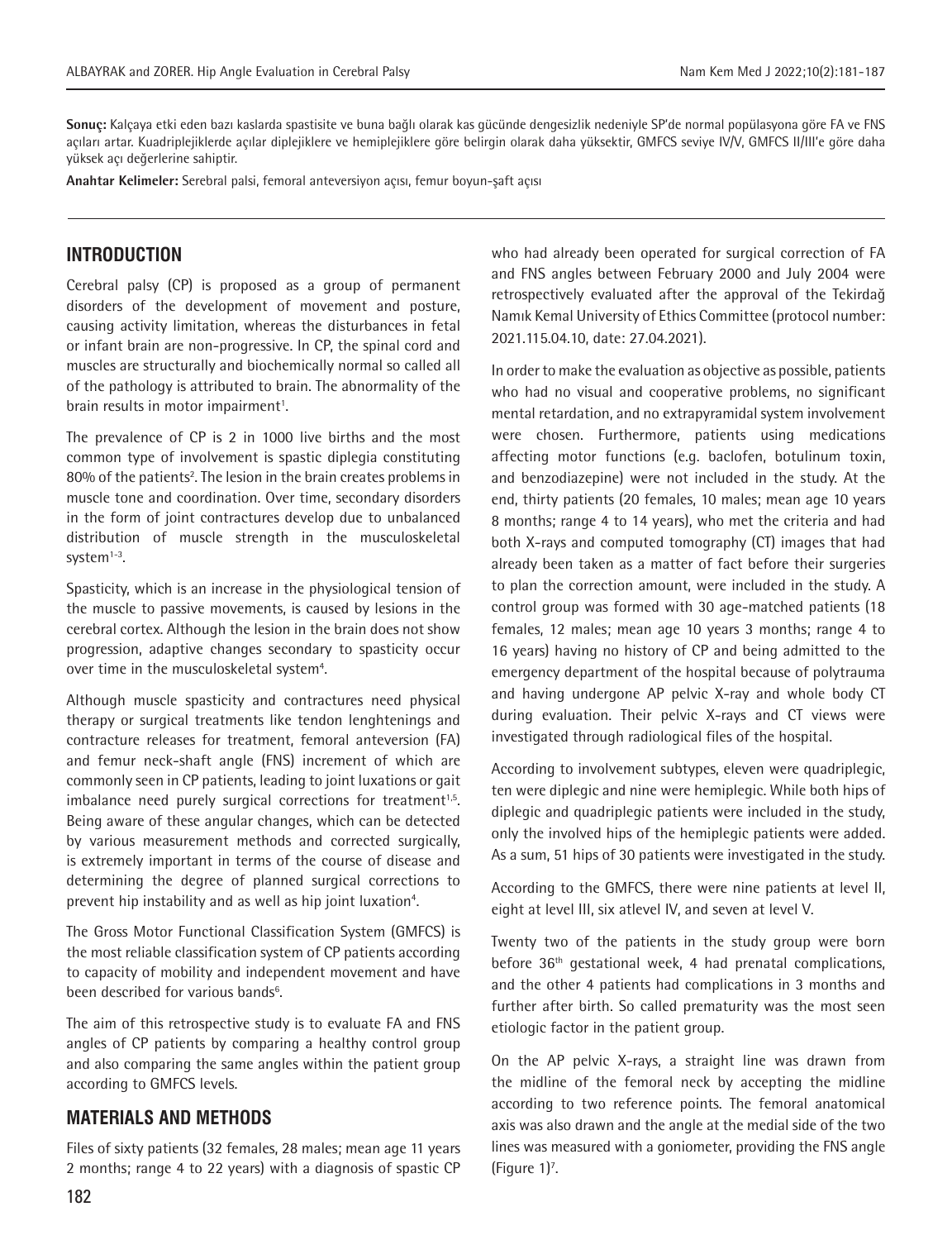In order to measure the FA angle, the longitudinal axis of the femoral neck was drawn in the scan where the femoral neck appeared longest in the hip (Figure 2) in CT scans. Then, the bicondylar axis was drawn in the femoral condylar region (Figure 3). The angle of the bicondylar axis with the longitudinal axis of the femoral neck was measured<sup>8</sup>. This angle provided the FA value.

Data related to the study and control groups are given in Table 1 and Table 2, respectively.

For all comparisons, only the involved sides of hemiplegic patients were included in the study group (11 quadriplegic patients-22 hips, 10 diplegic patients-20 hips, 9 hemiplegic patients-9 hips; a total of 30 patients-51 hips).

Patients in the study and control groups were compared using the parameters listed below.

1. Homogeneity of variables in the study and control groups,

2. Age distribution between the study and control groups,

3. FNS and FA angle values between the study and control groups,

4. Comparison of FNS and FA angle values in the study group based on CP involvement types,

5. Comparison of FNS and FA angle values in the study group based on GMFCS types.

#### **Statistical Analysis**

To evaluate the number of the patients in the study group, G\*power programme was used. The sample size was evaluated by large effect size (d=0.8) and the mean error level of  $\alpha$ =0.05 and at the end of analysis, it was evident that at least 52 people had to be involved in the study, 26 for the study group and another 26 for the control group. For this reason, the sample size of the research was determined to be at least 52. Within the scope of data analysis, independent samples t-test, which is one of the parametric tests, was used while comparing the experimental and control groups according to variables. Before analyzing, Q-Q plot and P-P plots were examined for the assumption of normality, and it was seen that the normality assumption was met. For the assumption of homogeneity of variances, the Levene's test value was examined and it was found that the variances were not homogeneous.

For this reason, the results of the Wald test were used to calculate the t value.

The analyses were carried out in the PASW statistics 18 (2009; SPSS Inc. Chicago, IL, ABD) program and the level of significance was determined as  $\alpha$ =0.05.



**Figure 1.** Femoral neck-shaft angle measurement in pelvis AP X-ray in a qudriplegic patient. Right side is measured as 143 degree, left side is measured as 141 degree







**Figure 3.** Reference points for knee in computed tomography scan for measuring femoral anteversion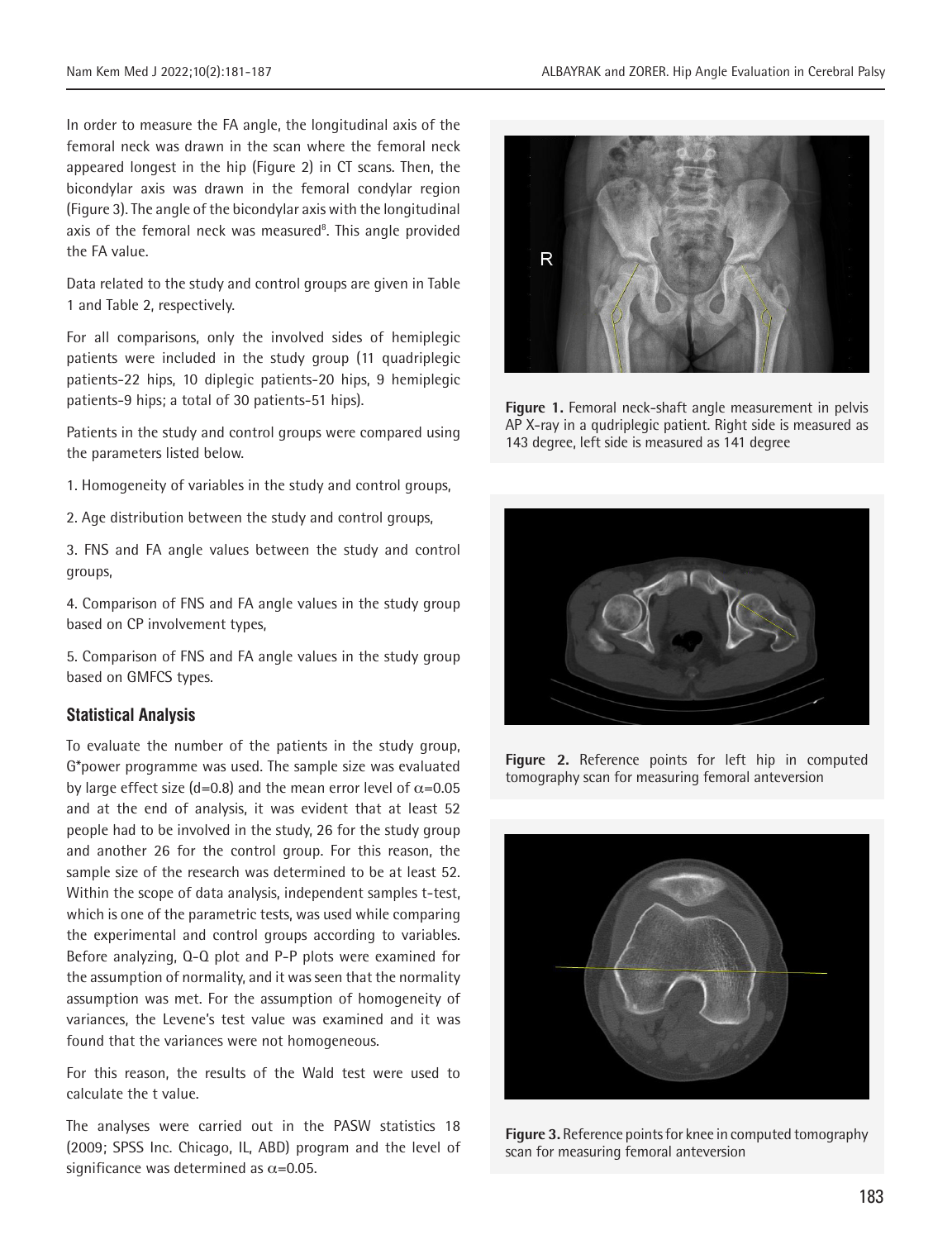## **RESULTS**

All variables in the study and control groups were found to be homogeneous (p<0.05). There was no significant difference between the study and control groups in terms of age distribution (p>0.05). The FNS angle (p<0.05) and the FA angle (p<0.05) were significantly larger in the patient group than in the control group. The FNS angle  $(p<0.05)$  and the FA angle (p<0.05) were significantly larger in the quadriplegic group than in the diplegic and hemiplegic groups. The FNS angle (p<0.05) and FA angle (p<0.05) were significantly larger in the GMFCS level IV/V patients than in the GMFCS level II/III patients.

All of the variables and standard deviations are seen in Table 3.

### **DISCUSSION**

Adduction, flexion and internal rotation deformities are the most commonly seen deformities in the hips of CP patients<sup>1</sup>. The type of deformity in CP patients varies depending on the type of involvement as well as the severity and distribution of spasticity. Since spasticity is more severe in quadriplegic and diplegic patients compared to hemiplegic patients, deformities may also be more severe in these patients<sup>9</sup>. In our study, we also revealed that quadriplegic ones had more bony deformities than the others in the patient group.

At birth, every infant, even CP patients, have a FA angle of about 40 degrees<sup>10</sup>. During the development process, in a healthy child, FA and its angle gradually decrease in accordance

| Table 1. Patient group data                         |                |                  |                                     |      |                                    |      |                                    |  |
|-----------------------------------------------------|----------------|------------------|-------------------------------------|------|------------------------------------|------|------------------------------------|--|
|                                                     |                | <b>Type</b>      | Femoral anteversion angle (degrees) |      | Femoral neck-shaft angle (degrees) |      | <b>GMFCS level</b>                 |  |
|                                                     | Age            |                  | <b>Right</b>                        | Left | <b>Right</b>                       | Left |                                    |  |
| $\mathbf{1}$                                        | $\overline{4}$ | Quadriplegic     | 24                                  | 28   | 150                                | 154  | $\vee$                             |  |
| $\overline{2}$                                      | 5              | Right hemiplegic | 29                                  | 15   | 146                                | 138  | $\ensuremath{\mathsf{II}}$         |  |
| 3                                                   | 5              | Quadriplegic     | 37.6                                | 38.8 | 142                                | 142  | IV                                 |  |
| $\overline{4}$                                      | $\,$ 6 $\,$    | Quadriplegic     | 56                                  | 44   | 152                                | 156  | $\mathsf{IV}$                      |  |
| 5                                                   | $6\phantom{1}$ | Diplegic         | 50                                  | 50   | 142                                | 142  | $\  \ ^2$                          |  |
| $6\phantom{1}$                                      | $\overline{7}$ | Quadriplegic     | 30                                  | 34   | 158                                | 162  | $\vee$                             |  |
| $\overline{7}$                                      | 8              | Left hemiplegic  | 22                                  | 31   | 136                                | 142  | $\vee$                             |  |
| 8                                                   | 9              | Quadriplegic     | 30                                  | 26   | 152                                | 150  | $\ensuremath{\mathsf{III}}\xspace$ |  |
| $9\,$                                               | 9              | Diplegic         | 26                                  | 34   | 142                                | 142  | $\mathbf{III}$                     |  |
| 10                                                  | 9              | Right hemiplegic | 21                                  | 10   | 142                                | 136  | $\mathbf{II}$                      |  |
| 11                                                  | 9              | Diplegic         | 32                                  | 30   | 140                                | 142  | $\mathbf{II}$                      |  |
| 12                                                  | 9              | Right hemiplegic | 33                                  | 21   | 142                                | 136  | $\mathsf{IV}$                      |  |
| 13                                                  | 10             | Diplegic         | 45                                  | 41   | 142                                | 142  | $\mathsf{IV}$                      |  |
| 14                                                  | 10             | Quadriplegic     | 215                                 | 29 5 | 160                                | 158  | $\ensuremath{\mathsf{III}}\xspace$ |  |
| 15                                                  | 10             | Diplegic         | 64                                  | 53   | 140                                | 140  | $\vee$                             |  |
| 16                                                  | 11             | Diplegic         | 32                                  | 25   | 140                                | 140  | $\ensuremath{\mathsf{III}}\xspace$ |  |
| 17                                                  | 11             | Right hemiplegic | 40                                  | 26   | 142                                | 128  | $\ensuremath{\mathsf{II}}$         |  |
| 18                                                  | 11             | Quadriplegic     | 40                                  | 50   | 140                                | 140  | $\mathsf V$                        |  |
| 19                                                  | 12             | Diplegic         | 49                                  | 46   | 141                                | 142  | $\mathbf{II}$                      |  |
| 20                                                  | 12             | Left hemiplegic  | 19                                  | 37   | 135                                | 142  | $\  \ $                            |  |
| 21                                                  | 12             | Quadriplegic     | 21                                  | 38   | 142                                | 141  | IV                                 |  |
| 22                                                  | 12             | Left hemiplegic  | 18                                  | 42   | 136                                | 142  | $\ensuremath{\mathsf{II}}$         |  |
| 23                                                  | 13             | Diplegic         | 31                                  | 28   | 143                                | 141  | $\ensuremath{\mathsf{II}}$         |  |
| 24                                                  | 13             | Diplegic         | 39.5                                | 42.5 | 138                                | 138  | $\ensuremath{\mathsf{III}}\xspace$ |  |
| 25                                                  | 13             | Quadriplegic     | 32                                  | 30   | 140                                | 140  | $\mathsf{IV}$                      |  |
| 26                                                  | 13             | Left hemiplegic  | 14                                  | 20   | 132                                | 142  | $\ensuremath{\mathsf{II}}$         |  |
| 27                                                  | 14             | Quadriplegic     | 40                                  | 46   | 156                                | 161  | V                                  |  |
| 28                                                  | 14             | Left hemiplegic  | 14                                  | 26   | 132                                | 142  | $\mathbf{II}$                      |  |
| 29                                                  | 14             | Quadriplegic     | 30                                  | 32   | 139                                | 138  | $\vee$                             |  |
| 30                                                  | 14             | Diplegic         | 53.5                                | 52   | 138                                | 140  | $\mathop{\rm III}\nolimits$        |  |
| GMFCS: Gross Motor Functional Classification System |                |                  |                                     |      |                                    |      |                                    |  |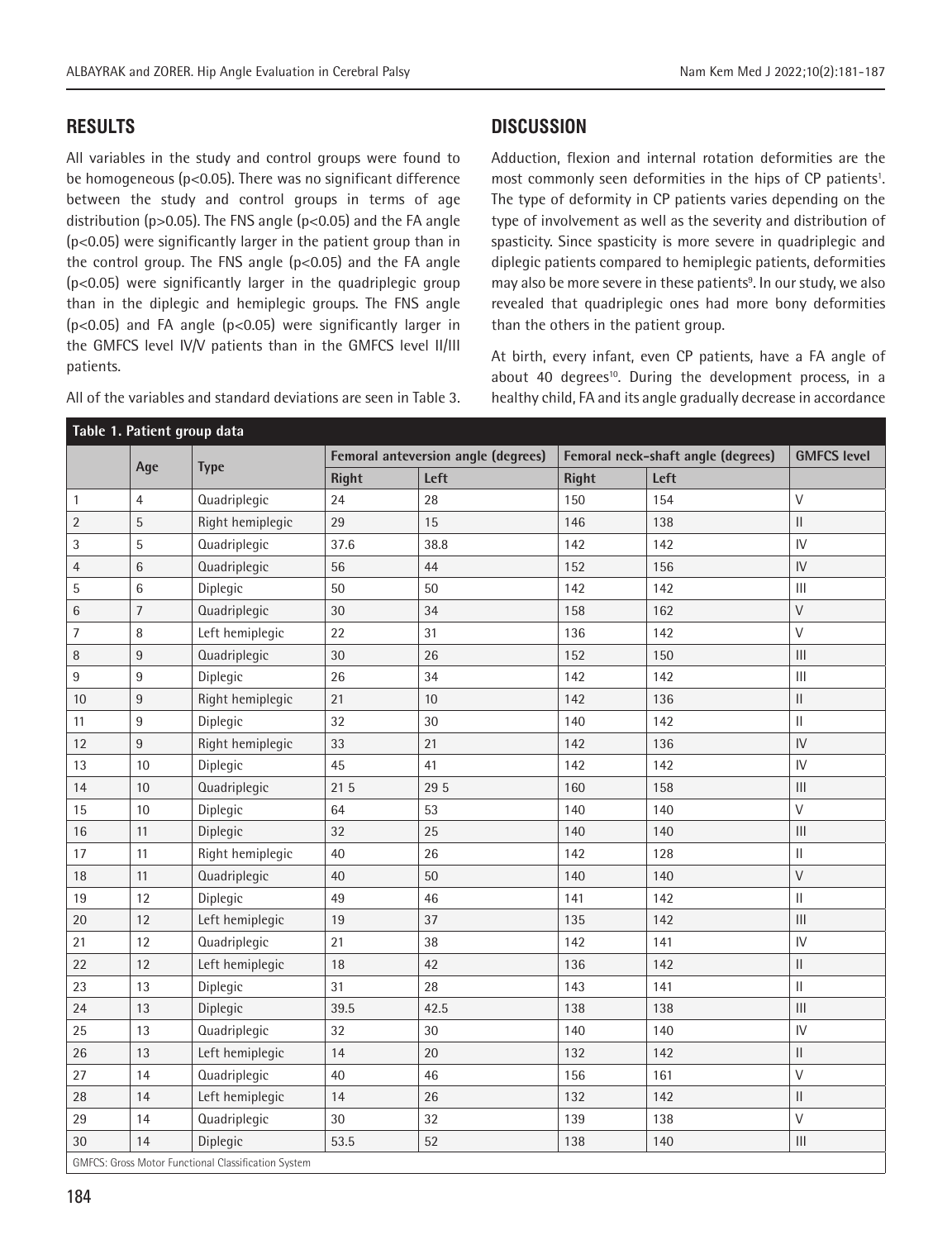with the Wolf's law due to the extensive tension of the muscle forces to the proximal femur and the plasticity of the skeletal system in the child until the age of 16 years, and decrease to the physiological level of 15 degrees in adults<sup>10</sup>. Whereas in CP patients, FA angle remains the same and high as a value. The main reason for the increase in FA angle in patients with CP is increased spasticity in the iliopsoas muscle<sup>7</sup>. Another responsible factor is the partially or completely diminished strength of the gluteal muscles adhering to the apophysis of the trochanter major<sup>11-14</sup>. In our study, we also concluded that FA angle was higher in the patient group compared to the healthy control group.

Although FNS angles of healthy children and children with CP are similar in the first years of life, the angles of children with CP barely change or even increase while the angles of healthy children decrease as they progress towards adult age<sup>10</sup>. Miller et al.<sup>9</sup> declared that increase of FNS angle was associated with the shortening of the femoral neck due to an increase in FA. We also declared that FNS angles were higher in the study group compared to the control group.

FA and FA angle can be measured with a numerous methods including physical examination $5,15,16$ , biplanar radiology X-ray<sup>17,18</sup>, fluoroscopy<sup>10</sup>, ultrasonography<sup>9</sup>, 2 or 3-dimensional CT<sup>15,19-21</sup>, and magnetic resonance imaging<sup>22</sup>.

There are some methodological interactions for the evaluation or validation of FA angle. Chung et al.<sup>23</sup> revealed that physical examination combined with AP pelvic X-ray was enough for FA angle evaluation and this diminished the need for CT and excess radiation.

| Table 2. Control group data |                  |                                     |      |                                    |      |  |  |
|-----------------------------|------------------|-------------------------------------|------|------------------------------------|------|--|--|
|                             | Age              | Femoral anteversion angle (degrees) |      | Femoral neck-shaft angle (degrees) |      |  |  |
|                             |                  | <b>Right</b>                        | Left | <b>Right</b>                       | Left |  |  |
| $\mathbf{1}$                | $\overline{4}$   | 30                                  | 30   | 132                                | 132  |  |  |
| $\overline{2}$              | $\overline{4}$   | 30                                  | 30   | 130                                | 130  |  |  |
| 3                           | $6\,$            | 27                                  | 27   | 132                                | 132  |  |  |
| $\overline{4}$              | $\,6\,$          | 27                                  | 27   | 134                                | 134  |  |  |
| $\mathbf 5$                 | $\overline{7}$   | 24                                  | 24   | 132                                | 132  |  |  |
| $\,6\,$                     | $\overline{7}$   | 23                                  | 23   | 130                                | 130  |  |  |
| $\overline{7}$              | $\overline{7}$   | 24                                  | 24   | 132                                | 132  |  |  |
| $\, 8$                      | $\overline{7}$   | 23                                  | 23   | 128                                | 130  |  |  |
| $\boldsymbol{9}$            | 8                | 24                                  | 24   | 130                                | 130  |  |  |
| 10                          | $\, 8$           | 25                                  | 25   | 130                                | 130  |  |  |
| 11                          | 8                | 24                                  | 24   | 130                                | 130  |  |  |
| 12                          | $\boldsymbol{9}$ | 21                                  | 20   | 130                                | 130  |  |  |
| 13                          | $\boldsymbol{9}$ | 22                                  | 22   | 128                                | 130  |  |  |
| 14                          | $\boldsymbol{9}$ | 22                                  | 22   | 132                                | 130  |  |  |
| 15                          | $\boldsymbol{9}$ | 21                                  | 21   | 130                                | 130  |  |  |
| 16                          | $\boldsymbol{9}$ | 22                                  | 22   | 128                                | 128  |  |  |
| 17                          | 10               | 21                                  | 21   | 128                                | 128  |  |  |
| 18                          | 10               | 21                                  | 20   | 130                                | 128  |  |  |
| 19                          | 11               | 20                                  | 21   | 129                                | 129  |  |  |
| $20\,$                      | 11               | 20                                  | 21   | 130                                | 130  |  |  |
| 21                          | 12               | 20                                  | 20   | 129                                | 129  |  |  |
| $22\,$                      | 12               | 20                                  | 20   | 130                                | 130  |  |  |
| 23                          | 12               | 20                                  | 20   | 129                                | 129  |  |  |
| 24                          | 12               | 21                                  | 21   | 130                                | 130  |  |  |
| 25                          | 13               | 20                                  | 21   | 130                                | 130  |  |  |
| 26                          | 13               | 20                                  | 20   | 129                                | 129  |  |  |
| 27                          | 14               | 15                                  | 16   | 130                                | 130  |  |  |
| 28                          | 14               | 15                                  | 16   | 129                                | 129  |  |  |
| 29                          | $16\,$           | 14                                  | 14   | 129                                | 129  |  |  |
| $30\,$                      | 16               | 15                                  | 15   | 130                                | 130  |  |  |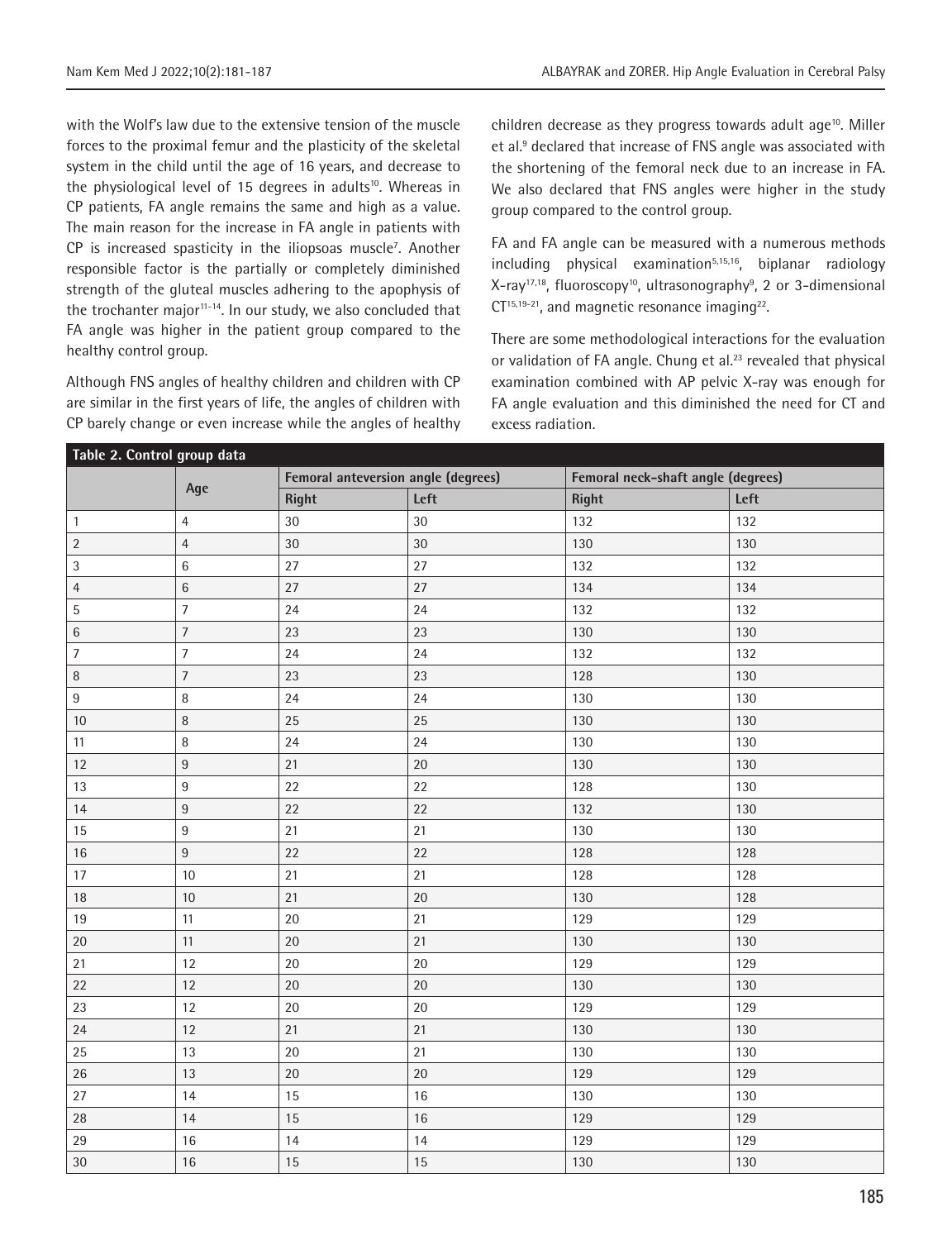| Table 3. Femoral anteversion angles and femoral neck-shaft angles of patient group according to cerebral palsy type |              |          |                                     |                                    |  |  |  |
|---------------------------------------------------------------------------------------------------------------------|--------------|----------|-------------------------------------|------------------------------------|--|--|--|
|                                                                                                                     | N (patients) | N (hips) | Femoral anteversion angle (degrees) | Femoral neck-shaft angle (degrees) |  |  |  |
| Total                                                                                                               | 30           | 51       | $58.50 \pm 33.67$ (15.50-58.50)     | $142.98 + 6.91(135 - 160)$         |  |  |  |
| CP type                                                                                                             |              |          |                                     |                                    |  |  |  |
| Quadriplegic                                                                                                        | 11           | 22       | $34.47 + 8.29$ (25.50-50)           | $148.77 \pm 8.52$ (138.50-160)     |  |  |  |
| Hemiplegic                                                                                                          | 9            | 9        | $24.33 \pm 6.01$ (15.50-33)         | $138.39 \pm 1.93$ (135-142)        |  |  |  |
| Diplegic                                                                                                            | 10           | 20       | $41.18 \pm 10.96$ (28.50-58.50)     | $140.75 \pm 1.44$ (138-142)        |  |  |  |
| <b>GMFCS</b>                                                                                                        |              |          |                                     |                                    |  |  |  |
| II/III                                                                                                              | 17           | 27       | $31.13 + 10.92$ (15.50-52.75)       | 141.35+5.71 (135-159)              |  |  |  |
| IV/V                                                                                                                | 13           | 24       | $36.98 \pm 10.22$ (26-58.50)        | $145.12 \pm 7.94$ (138.50-160)     |  |  |  |
| GMFCS: Gross Motor Functional Classification System, CP: Cerebral palsy                                             |              |          |                                     |                                    |  |  |  |

Miller et al.<sup>24</sup> revealed that ultrasonography of the hip performed in internal rotation position gave better results than CT. In an experimental investigation on femora models, Riccio et al.<sup>25</sup> found that 3D reconstruction of CT was necessary and gave more accurate results about FA angles independent of FNS angles.

Davids et al. $21$  revealed that the most important was the position of the patient during CT scanning. If the position is inaccurate then even 3D reconstruction will give false results vice versa 2D CT is enough for correct results.

In case of FNS angles, Kay et al.<sup>26</sup> revealed in a cadaveric study that positioning of the extremity in 15 degrees of internal rotation would give the most accurate information about FNS angle.

Davids et al.<sup>15</sup> reported that trochanteric prominence angle test and 3D CT scans gave similar increasing of FA and FNS angle results in CP patients so there was no need for CT to evaluate these patients.

In contrast to all these, Scorcelletti et al.<sup>8</sup> have revealed that there is not a reliable evaluation method for FA and FNS angles and CT gives high doses of radiation to patients so must not be used.

There is still a debate in the literature about the accurate measurement technique of FA and FNS in CP patients and a consensus could not been achieved yet. In our study, we used 2 dimensional CT for the measurement of FA angles and plain pelvic X-rays for FNS angle measurements.

Yamaguchi et al.<sup>14</sup> revealed that in non-ambulatory patients, FNS and FA were found in higher values than in ambulatory patients.

Bobroff et al.<sup>10</sup> stated that FA angle was higher in ambulatory CP patients compared to non-ambulatory ones but in contrast, FNS was smaller as an angle value in ambulatory ones compared to non-ambulatories, and they concluded this with fluoroscopy method.

In a biplanar radiographic study, Laplaza and Root<sup>17</sup> concluded that there was not any difference between ambulatory and non-ambulatory CP patients in means of FA angles but they also reported that FNS angle was higher in non-ambulatory ones.

Gose et al.<sup>27</sup> found with 3D CT that FA angle change was controversial but FNS angle was higher in non-ambulatory ones and they also revealed that in quadriplegic and GMFCS IV-V levels, FNS and FA angles were higher compared to diplegics and GMFCS II-III respectively.

Massaad et al.28 revealed that FA and FNS angle increased in CP patients compared to a healthy control group and they concluded this with low dose biplanar X-ray technique.

Robin et al.<sup>5</sup> concluded that FA angles were higher in GMFCS I-II patients than in healthy control group but were lower than GMFCS III to V group and they also concluded that FNS angles increased as GMFCS level increased.

Laplaza et al.<sup>7</sup> reported that GMCSF level was the main factor affecting FA and FNS angles so called when level increased the angles also increased.

In our study, we found that FA and FNS angles were both higher in non-ambulatory group of CP patients compared to ambulatory ones by means as GMFCS level increased both of the angles also increased and we also concluded that FA and FNS angles were higher in quadriplegics compared to diplegics and hemiplegics.

## **Study Limitations**

This article has some limitations. The age variability in a large range is a limitation. Another limitation is that measurement of FNS angle on AP X-ray alone is not sufficient, these measurements cause errors especially in the hips with increased FA. Actually, this measurement on the AP X-ray gives the projected angle, while the true angle is obtained from the intersection points of the projected FNS angle in AP pelvic and lateral hip X-rays taken at 90 degrees of hip flexion and 20 degrees of hip abduction on corrected tables<sup>29</sup>.